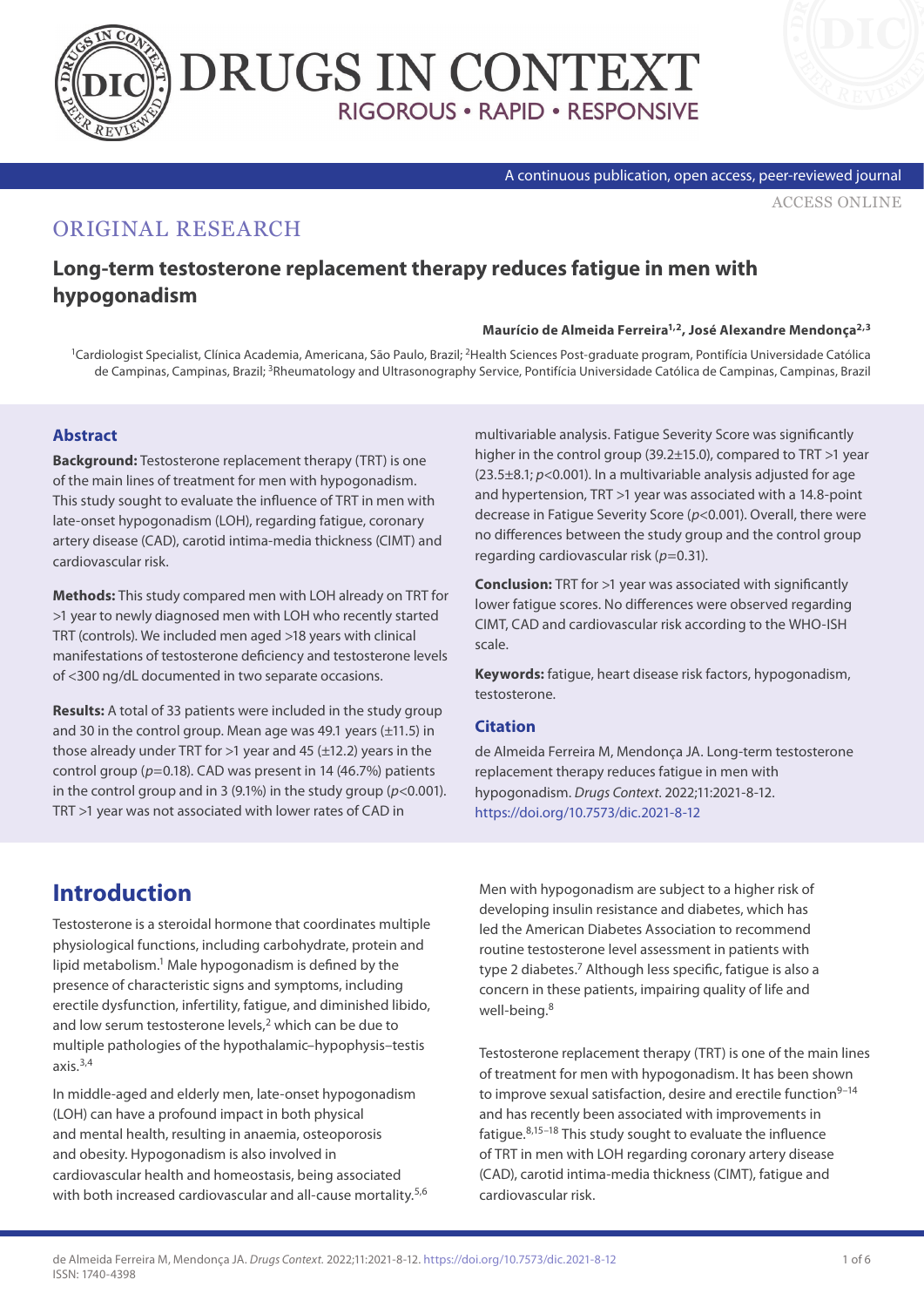# **Methods**

This study compared men with LOH who were already on TRT for >1 year (study group) to men newly diagnosed with LOH who recently started TRT (<1 year; control group). The outcome variables of interest were CAD, CIMT, fatigue and cardiovascular risk.

Inclusion criteria were men >18 years old with a clinical manifestation of testosterone deficiency and testosterone levels <300 ng/dL documented in two separate occasions.11

Manifestations of hypogonadism can be divided into sexual and non-sexual. The former includes low libido, reduced morning erections, difficulty reaching orgasms and orgasm intensity reduction. The non-sexual manifestations include fatigue, difficulty concentrating, depression, and diminished vitality and well-being. TRT was initiated and titrated according to the AUA 2018 Guidelines on the subject.<sup>11</sup>

Patients were excluded if they had contraindications to TRT such as active prostate cancer. Furthermore, patients were not included in the study if fatigue was attributable to other clinical conditions such as congestive heart failure. Apart from recording the abovementioned symptoms, weight, height and body mass index (BMI) were obtained.

### Testosterone levels and laboratory workup

Circadian fluctuations might influence testosterone levels; therefore, all laboratory measurements were collected between 7 a.m. and 10 a.m. (circadian rhythm). Low levels were confirmed in a second analysis, and no diagnoses of testosterone deficiency were made based on low serum testosterone alone. Serum prostate-specific antigen (PSA) was also checked to exclude potential prostate cancers.

Laboratory workup for all patients included complete blood count, cholesterol, fasting glucose, HbA<sub>1c</sub>, blood urea nitrogen, creatinine, ultrasensitive C reactive protein, ALT/AST, LH/FSH, SHBG, prolactin, cortisol and TSH. Adiponectin, an inflammatory biomarker linked to atherosclerosis, obesity, cardiovascular risk and cancer, was dosed using immunoenzymatic assays, with normal values being <8.95 µg/mL according to the manufacturer.19 Haemoglobin levels of <50% were required in order to initiate TRT. All patients were treated with testosterone undecylate.

### Endpoint assessment

The primary endpoint was fatigue. Fatigue was studied using a locally validated scale (Fatigue Severity Scale; FSS).<sup>20</sup> The FSS is composed of nine items, which are assigned to scores ranging from 1 (completely disagree) to 7 (completely agree). The total score is the sum of the nine items, and a larger score represents a higher degree of fatigue.

Secondary endpoints were (1) CIMT, assessed using ultrasound (Logic 7, GE) with  $>7$  MHz linear probe;<sup>21</sup> (2) CAD, evaluated

using a stratified approach wherein patients with symptoms of CAD were submitted to cardiac catheterization and patients without symptoms were submitted to a treadmill/ pharmacological stress test and, if positive, underwent invasive cardiac catheterization (the absence of ischaemic changes on standard stress testing was interpreted as absence of CAD); and (3) cardiovascular risk, evaluated according to the previously validated World Health Organization – International Society of Hypertension (WHO-ISH) score,<sup>22</sup> which assesses the 10-year risk of a cardiovascular event (myocardial infarction or stroke), according to demographic and comorbidities data.

### Statistical analyses

Continuous variables were described as mean (±standard deviation (SD)) or median (interquartile range (IQR)), as appropriate according to normality checks (Shapiro–Wilk test) and compared using Mann–Whitney *U* tests. Categorical variables were described as frequency (valid percentage) and compared using *χ*2 tests.

Simple and multiple linear regression analyses were conducted to evaluate associations between variables of interest and quantitative outcomes. Simple and multiple logistic regression analyses were conducted to evaluate associations between variables of interest and binary outcomes. Analyses were performed using SAS System for Windows (Statistical Analysis System, 9.4. SAS Institute Inc, 2002–2012, Cary, NC, USA) and R (R Foundation for Statistical Computing, Vienna, Austria, 2018).

This study was approved by the ethics committee of the Pontifícia Universidade Católica de Campinas, Campinas, Brazil (reference number: 3.729.053, approved 11/27/2019).

# **Results**

A total of 33 patients were included in the study group and 30 patients were included in the control group. Mean age was 49.1 (±11.5) years in those already under TRT for >1 year and 45 (±12.2) years in the control group (*p*=0.18). Men in the control group were under TRT for 4.2 (±3.5) months, whilst men in the study group were under TRT for 28.8 (±13.3) months (*p*<0.001). Regarding ethnicity, White men composed 71.4% of the study group and 75% of the control group. Patient characteristics are described in Table 1, and main outcomes are described in Table 2.

### CIMT

The mean CIMT was 0.67  $(\pm 0.13)$  in the control group and 0.7  $(\pm 0.25)$  in the study group, demonstrating no difference (*P*=0.74). Therefore, no further analyses were conducted regarding this outcome.

### **Fatique**

FSS score was significantly higher in the control group (39.2±15.0) compared to TRT >1 year (23.5±8.1; *p*<0.001). In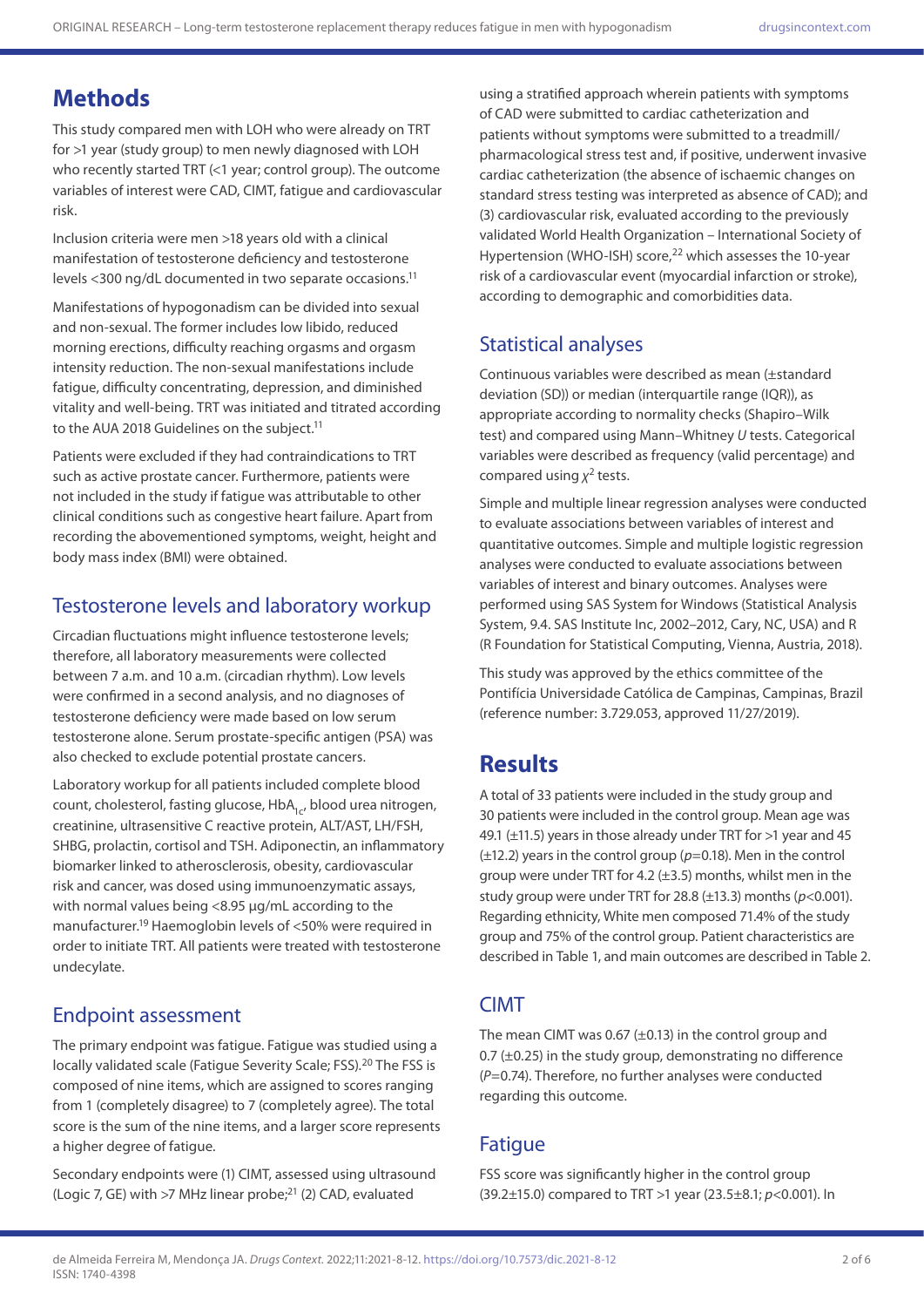#### **Table 1. Patient characteristics.**

| <b>Variable</b>       | Control group $(n=30)$ | TRT $>1$ year (n=33) | Total $(n=63)$    | p value |
|-----------------------|------------------------|----------------------|-------------------|---------|
| Age (years)           | $45 \pm 12.2$          | $49.1 \pm 11.5$      | $47.2 \pm 11.9$   | 0.18    |
| Height (m)            | $1.77 \pm 0.06$        | $1.76 \pm 0.07$      | $1.76 \pm 0.07$   | 0.60    |
| Weight (kg)           | $101.1 \pm 23.2$       | $95.8 \pm 17.5$      | $98.3 \pm 20.4$   | 0.45    |
| BMI ( $kg/m2$ )       | $31.9 \pm 6.3$         | $30.9 + 5.6$         | $31.4 \pm 5.93$   | 0.54    |
| SBP (mmHg)            | $136.7 \pm 22.4$       | 127.1±14.9           | 131.7±19.3        | 0.04    |
| DBP (mmHg)            | $91.2 \pm 16.1$        | 83.5±10.0            | $87.1 \pm 13.7$   | 0.02    |
| Smoker                | 4 (13.3%)              | $4(13.3\%)$          | 8 (12.7%)         | 0.88    |
| Hypertense            | 24 (80%)               | 7(21.2%)             | 31 (49.2%)        | < 0.001 |
| Diabetic              | 7(23.3%)               | $3(9.1\%)$           | 10 (15.9%)        | 0.53    |
| TRT duration (months) | 4.2 $(\pm 3.5)$        | 28.8 $(\pm 13.3)$    | 17.1 $(\pm 15.8)$ | < 0.001 |
| Haemoglobin (g/dL)    | $14.8 \pm 1.6$         | $15.6 \pm 13$        | $15.2 \pm 1.5$    | 0.06    |
| LDL (mg/dL)           | $111.6 \pm 29.6$       | 97.8±40.5            | $104.4 \pm 36.1$  | 0.08    |
| Cholesterol (mg/dL)   | 181.7±33.5             | 170.5±46.9           | $175.9 + 41.1$    | 0.20    |
| HDL (mg/dL)           | $38.2 + 7.1$           | $44.3 \pm 14.2$      | $41.4 \pm 11.7$   | 0.049   |
| Glycemia (mg/dL)      | $102 \pm 16.7$         | $100 \pm 22.2$       | 100.9±19.7        | 0.23    |
| HbA1c (%)             | $6.26 \pm 2.6$         | $6.0 \pm 1.5$        | $6.1 \pm 2.1$     | 0.86    |
| CRP (mg/dL)           | $3.8 + 5.8$            | $1.7 + 2.8$          | $2.7 + 4.6$       | 0.003   |
| Adiponectin (µg/mL)   | $5.8 + 2.3$            | $5.5 + 4.9$          | $5.7 + 3.9$       | 0.11    |
| TT (ng/dL)            | 282.5±152.9            | 493.9±287.1          | 393.2±254.5       | < 0.001 |
| LH (mUI/mL)           | $3.5 \pm 2.7$          | $1.5 \pm 1.7$        | $2.5 \pm 2.4$     | < 0.001 |
| FSH (mUI/mL)          | $4.8 + 6.0$            | $3.0 + 3.8$          | $3.9 + 5.0$       | 0.01    |
| SHBG (nmol/L)         | $21.5 \pm 7.6$         | $28.9 \pm 26.4$      | $25.4 \pm 20.0$   | 0.09    |
| Prolactin (ng/mL)     | $9.7 + 4.4$            | $8.9 + 4.0$          | $9.3 + 4.2$       | 0.43    |
| Cortisol (µg/dL)      | $11.4 \pm 4.3$         | $12.6 \pm 4.6$       | $12.1 \pm 4.5$    | 0.27    |
| TSH (UI/mL)           | $2.3 \pm 1.2$          | $2.3 \pm 1.7$        | $2.3 \pm 1.5$     | 0.44    |
| Total PSA (ng/mL)     | $0.57 \pm 0.34$        | $1.07 \pm 0.85$      | $0.83 \pm 0.70$   | 0.02    |
|                       |                        |                      |                   |         |

Data are presented as mean (±standard deviation) and frequency (valid percentage); *p* values refer to Mann–Whitney *U* tests (continuous) and *χ*2 tests (categorical).

BMI, body mass index; SBP, systolic blood pressure; DBP, diastolic blood pressure; LDL, low-density lipoprotein; HDL, highdensity lipoprotein; CRP, C-reactive protein; TT, total testosterone; LH, luteinizing hormone; SHBG, sex hormone-binding globulin; TSH, thyroid-stimulating hormone; PSA, prostate-specific antigen.

the univariate linear regression, there was also an association ( $p$ <0.001), with an adjusted  $R^2$  of 0.32. In the multivariable analysis adjusted for age and hypertension, TRT >1 year was associated with a 14.8-point decrease in the FSS (*p*<0.001) (Table 3).

### **CAD**

CAD was present in 14 patients in the control group (46.7%) and 3 (9.1%) in the study group (*p*<0.001). In the univariate logistic regression, TRT >1 year was associated with a decrease in CAD (*p*=0.005), but this association was not confirmed in the multivariable analysis including age, hypertension and BMI (Table 4).

### Cardiovascular risk (WHO-ISH)

WHO-ISH scores are described in Table 2. Overall, there were no differences between the study group and the control group (*p*=0.31). Dichotomized logistic regression analyses were also undertaken (Table 5), dividing patients with <10% and ≥10% risk. These analyses also failed to demonstrate an association between WHO-ISH <10% and TRT >1 year.

# **Discussion**

Patients treated with TRT >1 year exhibited significantly lower fatigue severity scores. There were no differences regarding cardiovascular outcomes, namely, CIMT, CAD and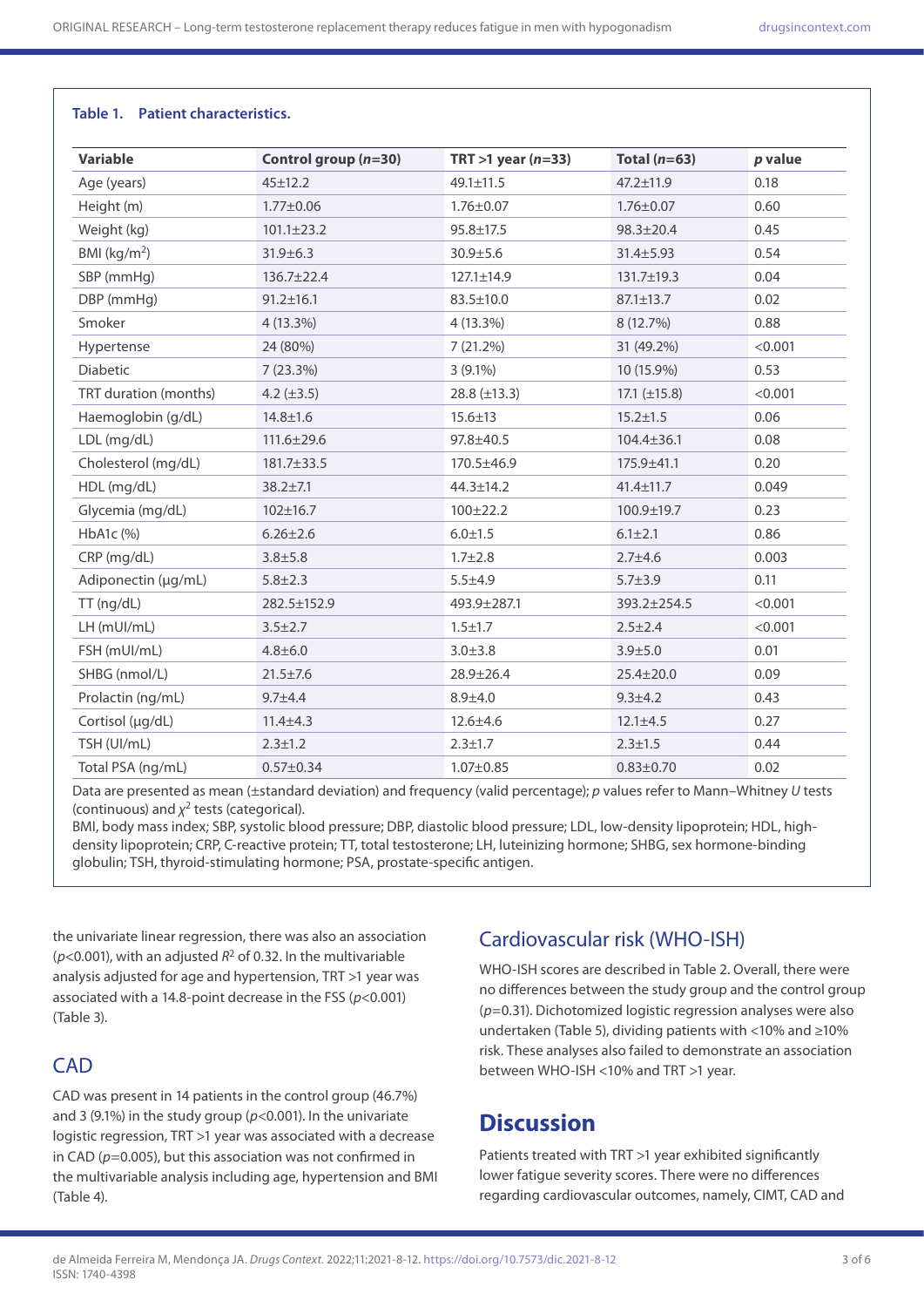#### **Table 2. Main outcomes – WHO-ISH cardiovascular risk, fatigue, intima-media thickness and coronary artery disease.**

|                | Control group $(n=30)$ | TRT $>1$ year (n=33) | Total $(n=63)$  | <i>p</i> value |
|----------------|------------------------|----------------------|-----------------|----------------|
| WHO-ISH        |                        |                      |                 | 0.31           |
| < 10%          | 2(6.7%)                | $3(9.1\%)$           | $5(7.9\%)$      |                |
| $10 - 20%$     | $2(6.7\%)$             | 0                    | $2(3.2\%)$      |                |
| $20 - 30\%$    | 26 (86.7%)             | 30 (90.9%)           | 56 (88.9%)      |                |
| Fatigue        | $39.2 \pm 15.0$        | $23.5 + 8.1$         | $31.0 \pm 14.2$ | < 0.001        |
| Carotid plaque | 6(20%)                 | 11 (37.9%)           | 17 (28/8%)      | 0.13           |
| <b>CIMT</b>    | $0.67 \pm 0.13$        | $0.7 \pm 0.25$       | $0.7 \pm 0.2$   | 0.74           |
| CAD            | 14 (46.7%)             | $3(9.1\%)$           | 17 (27.0%)      | < 0.001        |

Data are presented as mean (±standard deviation) and frequency (valid percentage); *p* values refer to Mann–Whitney *U* tests (continuous) and *χ*2 tests (categorical).

CAD, coronary artery disease; CIMT, carotid intima-media thickness; TRT, testosterone replacement therapy; WHO-ISH, World Health Organization – International Society of Hypertension.

| Table 3. Association between fatigue and TRT. |
|-----------------------------------------------|
|                                               |

|                     | Coefficient | <b>SE</b> | <b>T</b> statistic | p value |
|---------------------|-------------|-----------|--------------------|---------|
| Univariate          |             |           |                    |         |
| $TRT > 1$ year      | $-15.7$     | 2.8       | $-5.5$             | < 0.001 |
| Adjusted $R^2$      | 0.32        |           |                    |         |
| Multivariable       |             |           |                    |         |
| $TRT > 1$ year      | $-14.8$     | 3.6       | $-4.1$             | < 0.001 |
| Age                 | $-0.16$     | 0.12      | $-1.27$            | 0.21    |
| <b>Hypertension</b> | 0.05        | 3.5       | 0.01               | 0.99    |
| Adjusted $R^2$      | 0.31        |           |                    |         |

Linear regressions describing the association between testosterone replacement therapy (TRT) and fatigue, quantified according to the Fatigue Severity Scale. SE, standard error.

cardiovascular risk, according to the WHO-ISH scoring system.

TRT has gained increasing attention over the last decades for its benefits in multiple axes of male health. Cardiovascular benefits, such as blood pressure and lipid profile improvement and waist circumference and BMI reduction, have been hypothesized in uncontrolled studies. However, these benefits have not been demonstrated in placebo-controlled trials. The benefits in terms of sexual function, on the other hand, are self-evident, improving sexual satisfaction, desire and erectile function.9–14

In the present study, no differences were observed regarding cardiovascular outcomes. This study is not intended or

#### **Table 4. Association between TRT and coronary artery disease.**

|                 | <b>Coefficient</b> | <b>SE</b> | Z statistic | <i>p</i> value |
|-----------------|--------------------|-----------|-------------|----------------|
| Univariate      |                    |           |             |                |
| $TRT > 1$ year  | $-1.80$            | 0.64      | $-2.8$      | 0.005          |
| Multivariable   |                    |           |             |                |
| $TRT > 1$ year  | $-1.11$            | 0.83      | $-1.35$     | 0.18           |
| Age             | 0.04               | 0.034     | 1.07        | 0.29           |
| Hypertension    | 2.12               | 0.93      | 2.3         | 0.02           |
| BMI ( $kg/m2$ ) | 0.003              | 0.07      | 0.04        | 0.97           |

Logistic regressions describing the association between testosterone replacement therapy (TRT) and coronary artery disease. BMI, body mass index; SE, standard error.

designed to study cause–effect relations between the treatment and control groups. However, aside from the prevalence of hypertension, the samples are generally similar. The FSS on the TRT group was nearly half that of the recently initiated therapies. We believe this is indirect evidence that TRT significantly improves the well-being of the individual.

Prevalence of cardiovascular disease, either CAD or carotid disease, did not differ between groups. This was further observed by the absence of significant differences in the WHO-ISH evaluation of 10-year cardiovascular risk. Nevertheless, an unbalanced prevalence of hypertension might have influenced those results, even though this variable was accounted for in the multivariable analyses.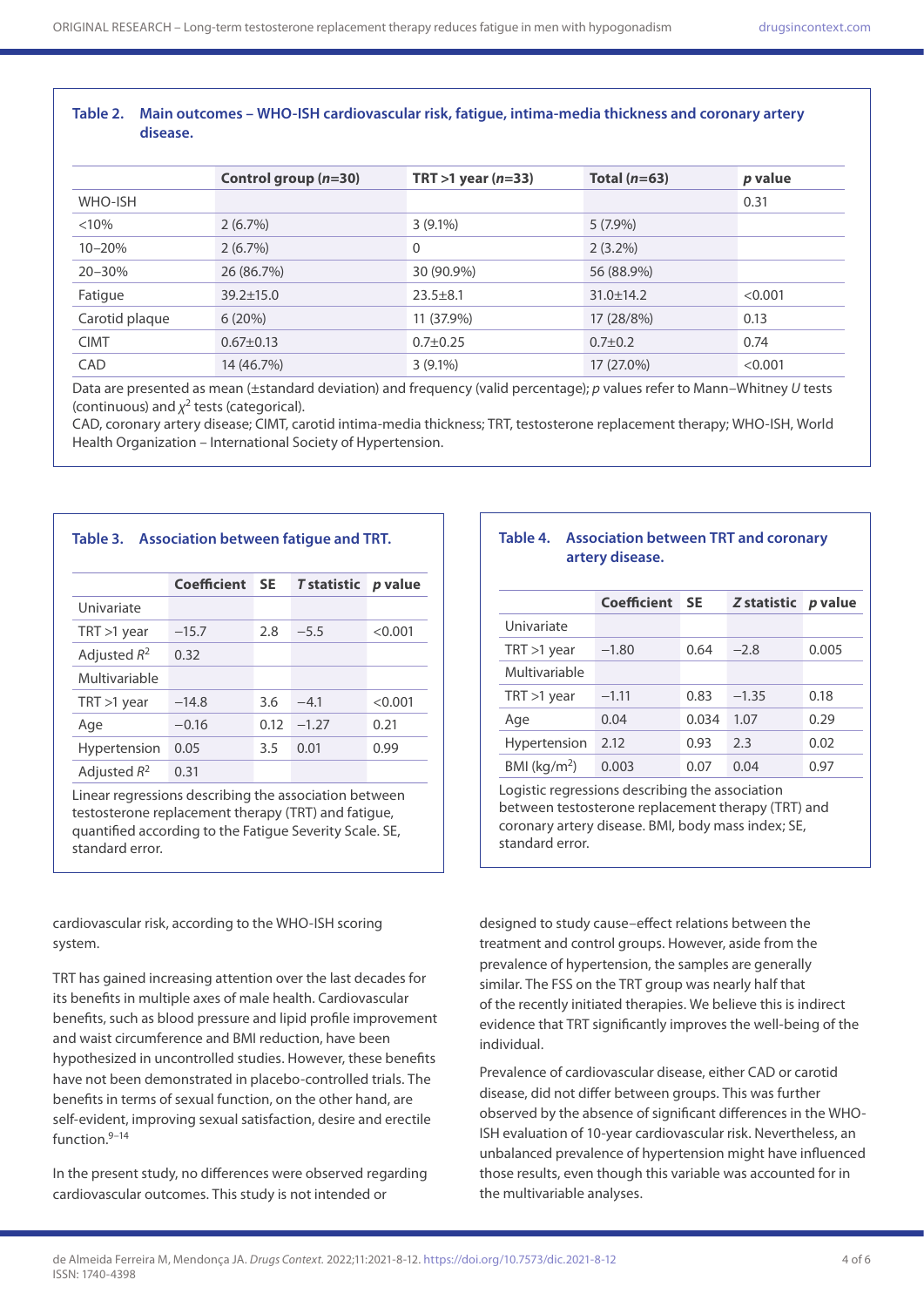#### **Table 5. Association between WHO-ISH <10% and testosterone replacement >1 year.**

|                     | Coefficient | <b>SE</b> | <b>T</b> statistic | p value |  |
|---------------------|-------------|-----------|--------------------|---------|--|
| Univariate          |             |           |                    |         |  |
| $TRT > 1$ year      | 0.39        | 0.81      | 0.49               | 0.63    |  |
| Multivariable       |             |           |                    |         |  |
| $TRT > 1$ year      | $-0.37$     | 1.08      | $-0.35$            | 0.73    |  |
| Age                 | $-0.10$     | 0.05      | $-21$              | 0.04    |  |
| <b>Hypertension</b> | $-2.5$      | 1.5       | $-1.7$             | 0.09    |  |
| BMI ( $kg/m2$ )     | $-0.2$      | 0.1       | $-2.3$             | 0.02    |  |

Logistic regressions describing the association between TRT and cardiovascular risk described by the WHO-ISH system. BMI, body mass index; SE, standard error; TRT, testosterone replacement therapy.

This study further strengthens a growing body of evidence that supports the pivotal role of TRT in individuals with LOH by adding evidence that it improves fatigue. $8,15-18$  We support the American Diabetes Association's recommendation to obtain a serum testosterone in patients with type 2 diabetes as they are particularly affected by hypogonadism and benefit from TRT $<sup>7</sup>$ </sup>

Moreover, signs and symptoms of LOH are easily overlooked, which might have longstanding negative effects on male health and well-being. Primary care clinicians and cardiologists will often encounter patients reporting these unspecific complaints; therefore, considering the hypothesis of hypogonadism might significantly improve patients' quality of life.

### Study limitations

This study has many limitations. It is an observational study, meaning that the TRT was already in place for the study group without a baseline analysis. The study also suffers from the limitations inherent to non-randomization. TRT might also present negative long-term effects, such as polycythaemia, which need to be carefully monitored and might warrant treatment discontinuation. Furthermore, the sample is heterogeneous and relatively small, which can limit statistical power. Nonetheless, it is a real-world assessment of patients undergoing hormonal replacement using a locally validated tool to study fatigue. This study might help build sufficient background to support a randomized trial on the subject.

# **Conclusion**

TRT for more than 1 year was associated with significantly lower fatigue scores. No differences were observed regarding CIMT, CAD and cardiovascular risk according to the WHO-ISH scale.

**Contributions:** MF: conceptualization, data curation, statistical analysis, writing of original draft; JAM: conceptualization, methodology, writing, review, and supervision. All named authors meet the International Committee of Medical Journal Editors (ICMJE) criteria for authorship for this article, take responsibility for the integrity of the work as a whole and have given their approval for this version to be published.

**Disclosure and potential conflicts of interest:** The authors declare that they have no conflicts of interest relevant to this manuscript. The International Committee of Medical Journal Editors (ICMJE) Potential Conflicts of Interests form for the authors is available for download at: <https://www.drugsincontext.com/wp-content/uploads/2022/01/dic.2021-8-12-COI.pdf>

**Acknowledgements:** None.

**Funding declaration:** There was no funding associated with the preparation of this article.

**Copyright:** Copyright © 2022 de Almeida Ferreira M, Mendonça JA. Published by *Drugs in Context* under Creative Commons License Deed CC BY NC ND 4.0 which allows anyone to copy, distribute and transmit the article provided it is properly attributed in the manner specified below. No commercial use without permission.

**Correct attribution:** Copyright © 2022 de Almeida Ferreira M, Mendonça JA. <https://doi.org/10.7573/dic.2021-8-12>. Published by *Drugs in Context* under Creative Commons License Deed CC BY NC ND 4.0.

**Article URL:** <https://www.drugsincontext.com/long-term-testosterone-replacement-therapy-reduces-fatigue-in-men-with-hypogonadism>

**Correspondence:** José Alexandre Mendonça, Rua da Fazenda 125, Sumaré, Brazil. Email: [mendoncaja.us@gmail.com](mailto:mendoncaja.us@gmail.com)

**Provenance:** Submitted; externally peer reviewed.

**Submitted:** 29 August 2021; **Accepted:** 10 December 2021; **Publication date:** 2 February 2022.

*Drugs in Context* is published by BioExcel Publishing Ltd. Registered office: Plaza Building, Lee High Road, London, England, SE13 5PT.

BioExcel Publishing Limited is registered in England Number 10038393. VAT GB 252 7720 07.

For all manuscript and submissions enquiries, contact the Editorial office [editorial@drugsincontext.com](mailto:editorial@drugsincontext.com)

For all permissions, rights and reprints, contact David Hughes [david.hughes@bioexcelpublishing.com](mailto:david.hughes@bioexcelpublishing.com)